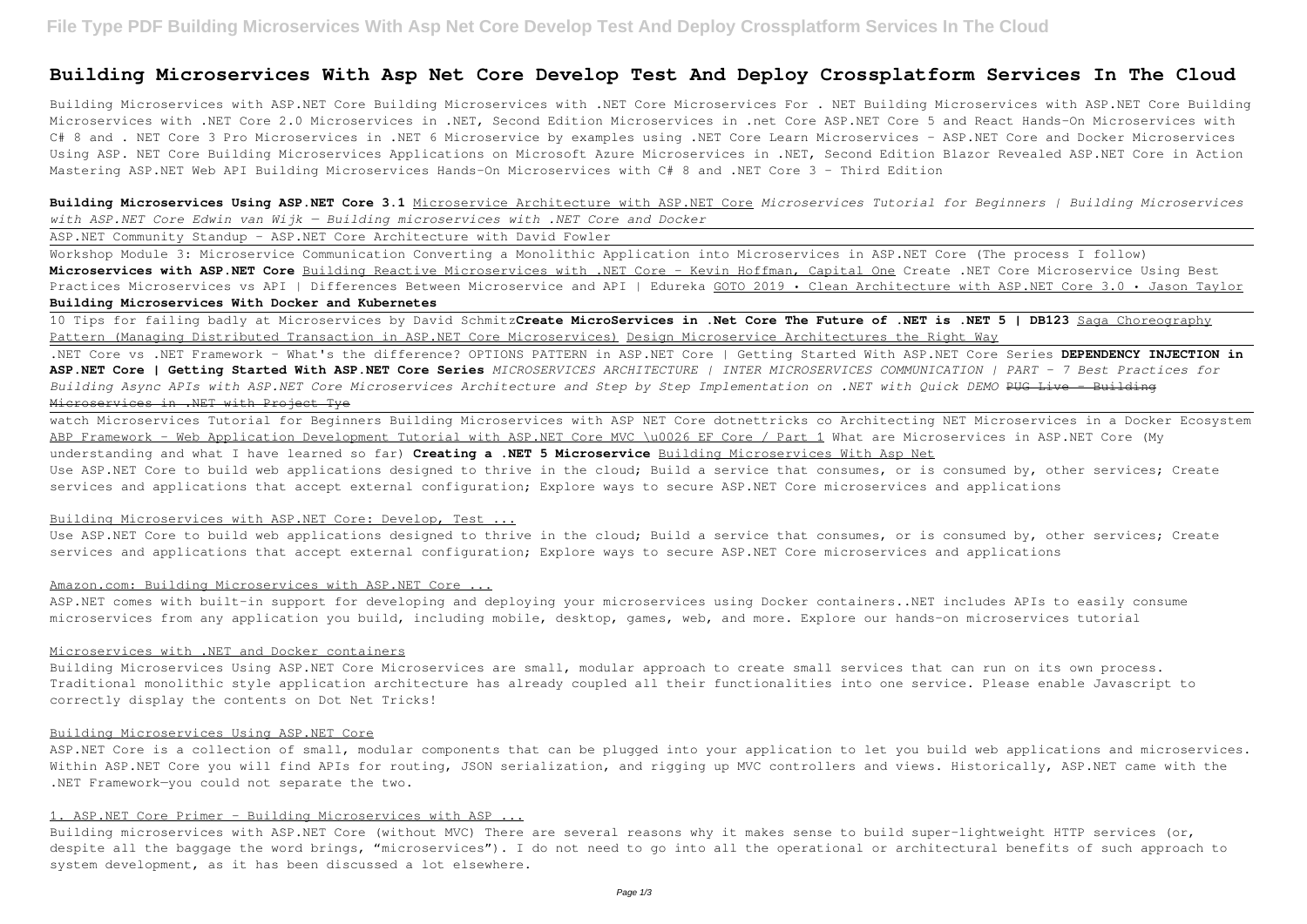#### Building microservices with ASP.NET Core (without MVC ...

Creating an ASP.NET Core Application Solution. Open the Visual Studio and add a new project. Choose the application as ASP.NET Core Web Application and give it a meaningful name. Next, choose API as the type of the project and make sure that "Enable Docker Support" option is selected with OS type as Linux. The solution will look as shown below.

### Microservices Using ASP.NET Core - C# Corner

Become familiar with the building blocks for creating microservices with .NET. Prerequisites. None. Time to Complete. 15 minutes. Scenario. Create a simple service that returns a list of values, then run the service in a Docker container.

#### .NET Tutorial | Your First Microservice

Implementing a simple CRUD microservice with ASP.NET Core. To implement a simple CRUD microservice using .NET Core and Visual Studio, you start by creating a simple ASP.NET Core Web API project (running on .NET Core so it can run on a Linux Docker host), as shown in Figure 6-6. Figure 6-6. Creating an ASP.NET Core Web API project in Visual Studio 2019

# Creating a simple data-driven CRUD microservice ...

EDITION v3.1 - Updated to ASP.NET Core 3.1. Refer changelog for the book updates and community contributions. This guide is an introduction to developing microservices-based applications and managing them using containers. It discusses architectural design and implementation approaches using .NET Core and Docker containers.

Samples and Utility Code for the O'Reilly Book, "Building Microservices with ASP.NET Core" Repositories Packages People Projects Dismiss Grow your team on GitHub. GitHub is home to over 50 million developers working together. Join them to grow your own development teams, manage permissions, and collaborate on projects.

# .NET Microservices. Architecture for Containerized .NET ...

Building Microservices With ASP.NET Core. Microservices architectural pattern enables your applications to be highly automated, highly scalable, independent and evolving. The combination of microservices architecture and ASP.NET Core makes it easy to develop, test, and deploy isolated parts.

This hands-on quide shows you how to create, test, compile, and deploy microservices, using the ASP.NET Core free and open-source framework. Along the way, you'll pick up good, practical habits for building powerful and robust services.

### Building Microservices With ASP.NET Core

Description. You will learn how to build Microservices on .Net platforms which used Asp.Net Web API, Docker, RabbitMQ, Ocelot API Gateway, MongoDB, Redis, SqlServer, Entity Framework Core, CQRS and Clean Architecture implementation. You will develop e-commerce modules over Product, Basket and Ordering microservices with NoSQL (MongoDB, Redis) and Relational databases (Sql Server) with communicating over RabbitMQ Event Driven Communication and using Ocelot API Gateway.

# Microservices Architecture and Implementation on .NET Core ...

ASP.NET Core Microservices will be responsible for a single "vertical" slice of an overall application/service architecture. ASP.NET Core Microservices will be responsible for a single "vertical" slice of an overall application/service architecture. Couchbase.com.

# ASP.NET Core Microservices: Getting Started | The ...

#### microservices-aspnetcore · GitHub

Building Ocelot API Gateway Microservice on.Net platforms which used Asp.Net Web Application, Docker, Ocelot. Test microservice with using Postman.

#### Building Ocelot API Gateway Microservices with ASP.NET ...

? What you will learn: Introduction to Microservices Microservices Principles Need of Microservices Microservices Development Tools Integrating Ocelot ...

### Microservices Tutorial for Beginners | Building ...

#### ?Building Microservices with ASP.NET Core on Apple Books